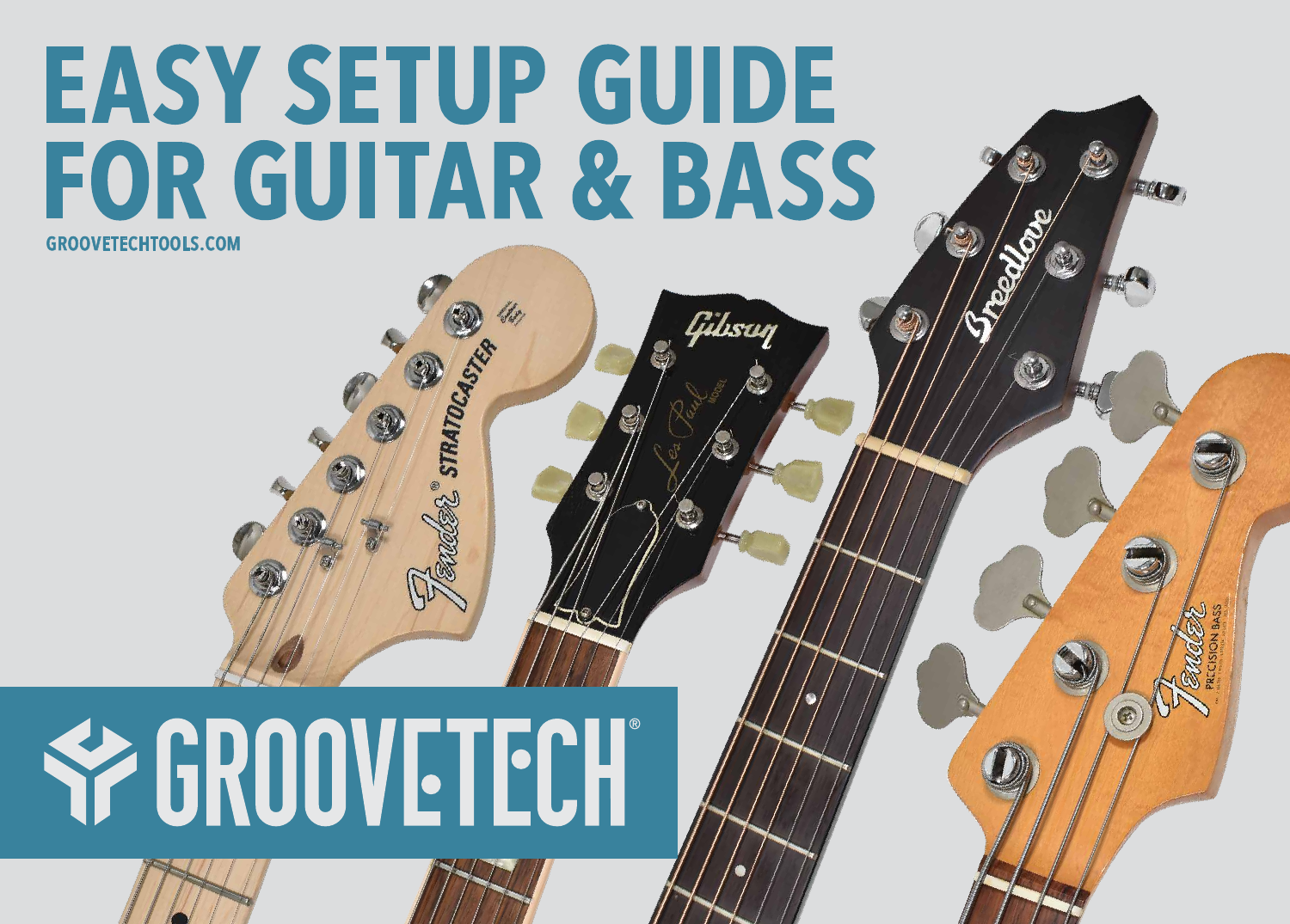#### **QUICK SETUP REFERENCE**

#### *\* Use the blanks to write in your brand-specific setup parameters, if applicable.*

#### **Truss Rod – Relief**

| Measure At | Condition                                                      | <b>Specification</b>          | <b>Notes</b>                                             |
|------------|----------------------------------------------------------------|-------------------------------|----------------------------------------------------------|
| 8th Fret   | Hold down first and last frets;<br>check clearance at 8th fret | Guitar: 0.010" / Bass: 0.015" | Guitar: Check on 6th string<br>Bass: Check on 4th string |
|            |                                                                |                               |                                                          |

#### **Bridge – Action (String Height)**

| Measure At | Condition                         | <b>Specification</b>              | <b>Notes</b> |
|------------|-----------------------------------|-----------------------------------|--------------|
| 17th fret  | Clearance between string and fret | Guitar: 5/64" (2mm) / Bass: 3/32" | Unfretted    |
|            |                                   |                                   |              |

#### **Nut**

| Measure At | Condition                                                 | Specification | <b>Notes</b> |
|------------|-----------------------------------------------------------|---------------|--------------|
| First fret | Clearance between string and fret $\vert$ 0.020" - 0.022" |               | Unfretted    |
|            |                                                           |               |              |

#### **Pickup Height**

| Measure At | Condition         | <b>Specification</b>                      | <b>Notes</b>                           |  |  |
|------------|-------------------|-------------------------------------------|----------------------------------------|--|--|
| Pickup     | Depress last fret | Guitar: 1/16" - 1/8" / Bass: 3/32" - 1/8" | Adjust for equal volume on all strings |  |  |
|            |                   |                                           |                                        |  |  |

#### **Bridge – Intonation**

| Condition                                 | Result             | <b>Notes</b>    |
|-------------------------------------------|--------------------|-----------------|
|                                           | Fretted note sharp | Lengthen string |
| Compare fretted and harmonic at 12th fret | Fretted note flat  | Shorten string  |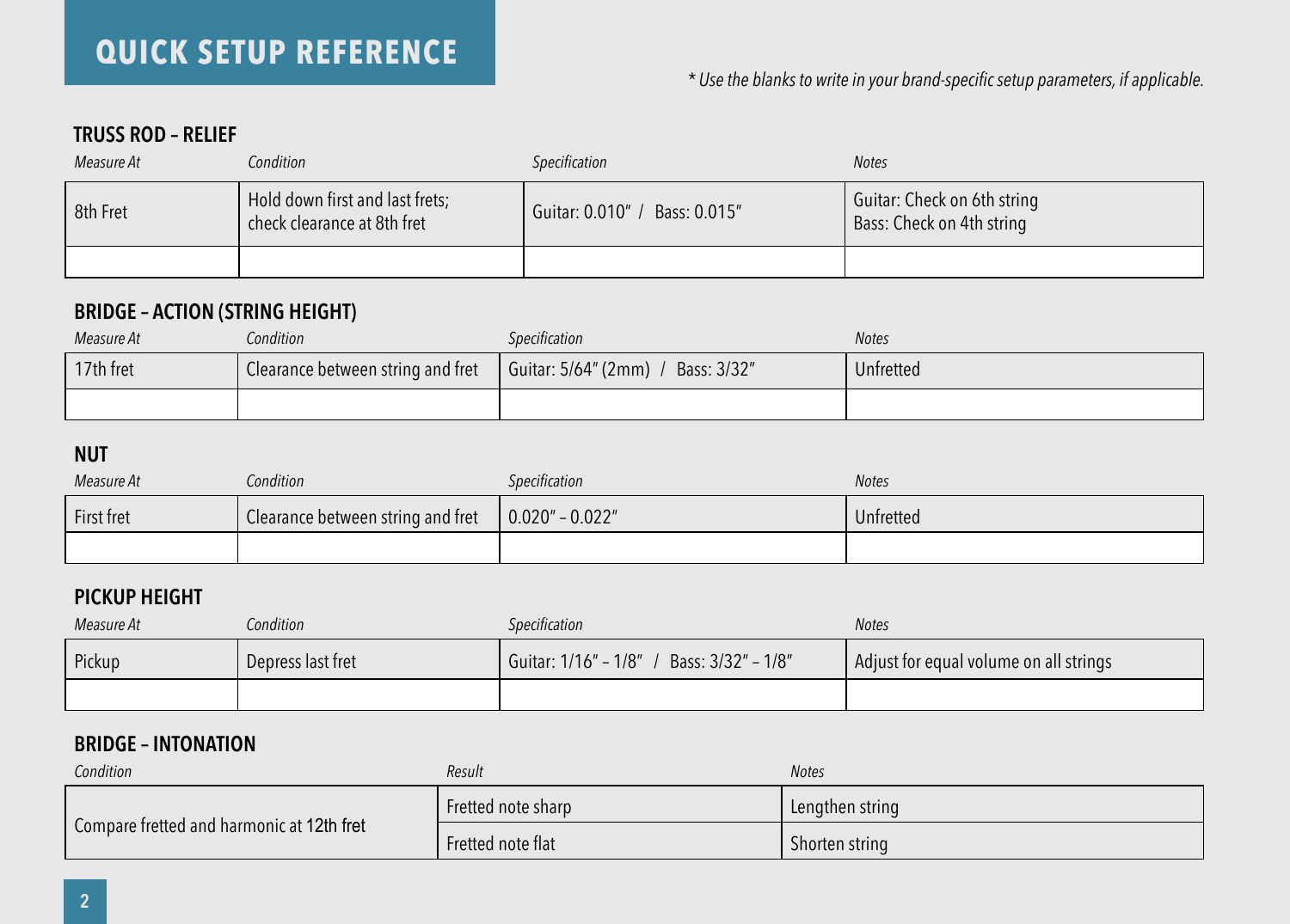## **Thank you for your purchase of a GrooveTech® Kit!**

We put a lot of care into selecting the right combination of tools and other contents to allow easy setup and other work on your instrument.

**Tool Kit Contents**

Pouches are designed for easy access to all items, and will fit into most gig bags. A large pocket is included to carry a spare set of strings, your owner's manual, this guide, with an additional pocket to store your picks (GTGTR1, GTBAS1 only).

Some tools may have an oily film which helps to protect against corrosion during transportation and storage. Now's a good time to thoroughly wipe tools down – especially the thickness gauge – using a soft tissue. Fractional hex keys have a black finish and metric keys a gold finish for quick identification.

In addition to setup, the GrooveTech kit should address most other tool needs of your guitar or bass including tremolo systems, pickguard, tuning machines, battery replacement, knobs, and so on.

GTGTR1 GTBAS1 GTATC1 GTSH1

| Screwdriver         | 6-in-1 with two each Phillips and slotted, plus 1/4" and 5/16" nut drivers |  |  |
|---------------------|----------------------------------------------------------------------------|--|--|
|                     | Locking bit driver                                                         |  |  |
|                     | Magnetic bit driver                                                        |  |  |
| <b>Hex Wrenches</b> | 1.5mm, 2.5mm, 3mm, 4mm*, 5mm*, 0.050", 1/16", 5/64", 3/32", 1/8"*, 3/16"*  |  |  |
|                     | 1.5mm, 4mm*, 5mm*, 0.050", 1/16", 5/64", 7/64", 3/16"*                     |  |  |
| <b>Bit Sets</b>     | 4mm, 5mm soundhole wrenches; 1/4", 5/16" nut drivers, #1 and #2 Phillips   |  |  |
|                     | 19 piece inch and metric hex, screwdriver and nut drivers                  |  |  |
| <b>Measurement</b>  | 15-blade thickness gauge                                                   |  |  |
|                     | 6" precision ruler with setup specs                                        |  |  |
|                     | Capo - to free up a hand during neck measurement                           |  |  |
| Misc.               | <b>GrooveTech String Cutters</b>                                           |  |  |
|                     | String winder                                                              |  |  |
|                     | Telescopic mirror                                                          |  |  |

*NOTE: the work described in this guide is intended for individuals with basic mechanical skills. If you don't understand the procedures described here or are uncomfortable using tools, please leave work to a qualified stringed instrument technician.* \**ball-end*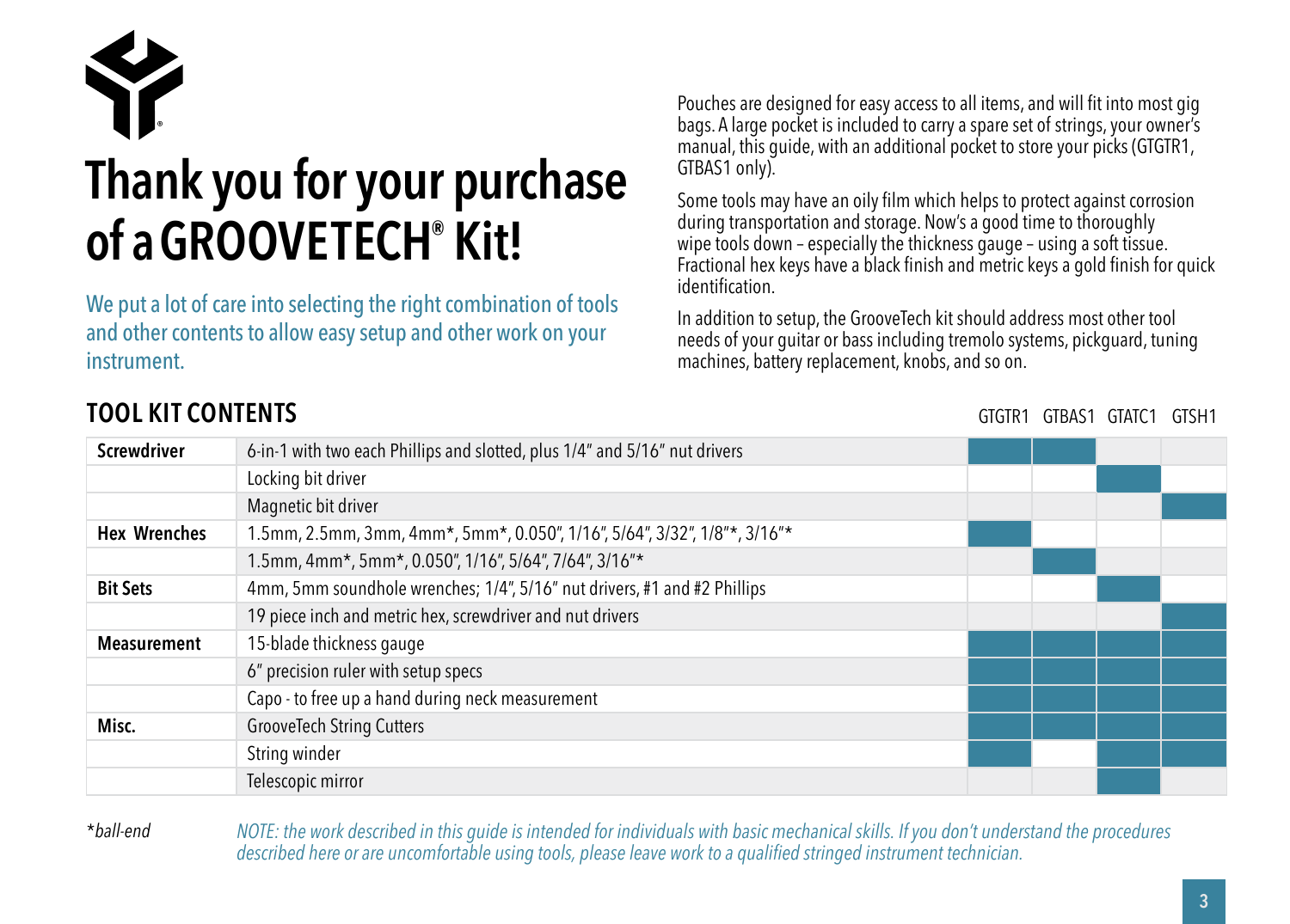#### **INTRODUCTION**

With so much expressiveness, it may be easy to overlook the technical aspects of your guitar or bass. Each string must vibrate at a certain frequency, frets allow precise control of pitch, neck curvature provides smooth and buzz-free playing, the bridge sets string length and height, and electrical components convert acoustic energy into electrical signals with further processing of those signals.

Many of these geometries are fixed at design by the manufacturer, but considerable adjustability remains. Adjustments may appear daunting at first, but with a little knowledge and experimentation you'll be well on your way as a basic technician. You will be surprised how much improvement in performance is possible from a properly set up instrument, and ease of keeping in top playing shape despite changes in temperature, humidity, string gauge, and handling. You'll also feel great about doing your own setups!

Before jumping into the setup process, a few general notes are in order:

• While all guitar and bass makes are fundamentally similar, any given brand or model will have its own nuances. Therefore, this guide should be considered a supplement to your owner's manual. In order to keep it simple, we provide general setup specifications. If your make has significantly different setup parameters, use those instead. We refer to inch-based measurements in this guide, but many manufacturers specify metric units. No problem – both the ruler and thickness gauge provide fractional and metric scales. In case you were wondering, simply multiply

any inch measurement by 25.4 to obtain the metric millimeter equivalent (for example, 0.015" multiplied by 25.4 equals 0.381mm).

- Your guitar or bass may have come with special tools for example, a socket-style truss rod wrench. If so, simply store them in the GrooveTech pouch. Redundant items such as hex wrenches should be set aside in favor of the higher grade tools we provide.
- Always make adjustments at room temperature, and keep the instrument in correct tune throughout the setup process.
- Setup starts with the truss rod, followed by the bridge and pickups, and concludes with intonation. Find a surface with suitable space and good lighting – your kitchen table will do fine. Lay down a soft bath towel, and position a few books underneath the neck. Allow about an hour for your first setup; subsequent checks and adjustments will go much faster.
- For best results, take measurements with the instrument in its upright playing position to avoid the unwanted influence of gravity.
- Setup specifications are really just a starting point. For example, some players prefer the feel of a flatter neck and will try to set it as flat as possible without fret buzz. Shredders may want extremely low action high on the neck and be willing to accept some buzzing near the nut. Those with a light touch can set action lower. Once you become comfortable with the process feel free to experiment, taking small steps at a time. After finding a setup that works for you, be sure to measure and note settings you'll always be able to return to it!
- Tremolo setup and adjustment is outside the scope of this guide refer to specific instructions from the manufacturer. Regardless, GrooveTech kits already include necessary tools for most tremolo systems.
- Most of the bass references in this guide relate to four-string versions. The same principles apply to five and six stringers as well – we simply recommend that you refer to your owner's manual for potentially different setup parameters - that massive "B" string may need a little extra fret clearance!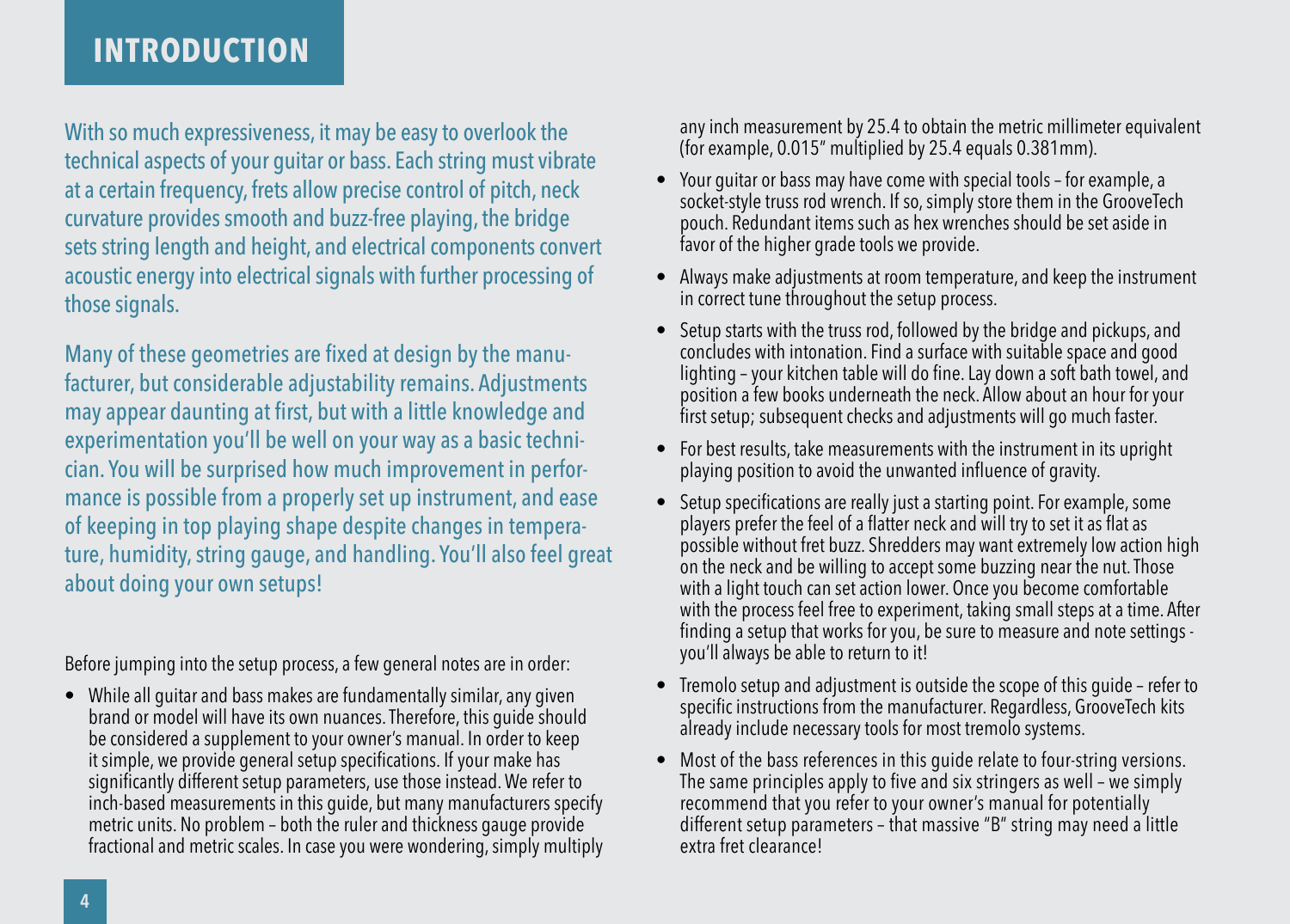#### **CHANGING STRINGS**

The ideal time for a complete setup is following installation of a fresh set of strings. A few notes on mounting strings:

**1.** Change only one string at a time, keeping other strings at regular tuning. This will help to maintain somewhat normal tension on the neck.

**2.** If using cutters to remove strings, detune the string a little first to reduce tension and the risk of injury or damage from "snapping" of the string.

**3.** Cut each new string two to four inches beyond the tuning post. You may see recommendations elsewhere for less, but the extra winds will help hold tuning.

**4.** Insert the tips of the string into the post, and wind from the top down. While turning the key, use your other hand to coil the string on the post – keep it nice and neat.

**5.** Bring the string to desired tuning pitch, then move to the next one.

Tuning machines are much better at tuning "up" than tuning "down." Therefore, when you need to tune down it's a good practice to go below the desired frequency and tune back up from there. A gentle tug on the string can also help.

#### **全TRUSS ROD**

One adjustment that probably causes the greatest anxiety is the truss rod. While random truss rod changes can cause problems, the right tools and process will empower you to master this otherwise mysterious adjustment.

String tension pulls on the neck, creating a slight upward bow. This is called "relief" and desirable within a certain range. To provide an adjustable offset to this string-induced bow, manufacturers place a metal bar – called a truss rod – inside the neck with a nut on one end. Tightening the nut (clockwise) will flatten the neck, reducing relief. Conversely, loosening the truss rod (counterclockwise) will increase relief. Since the neck is made of wood, it won't necessarily respond immediately to changes in truss rod tension. Therefore, it is generally recommended to wait a few moments between





adjustments to let the neck "settle," then measure again. Only a small amount of adjustment is typically required; otherwise you may need to consult a professional.

Before making the first measurement, you can "sight" for curvature by looking down the neck. With the instrument in an upright position, set the body on a table or other surface and look down from the headstock. You can quickly get a feel of your starting point. After making adjustments, sight the neck again. After a while, you'll be able to visually spot problems without tools.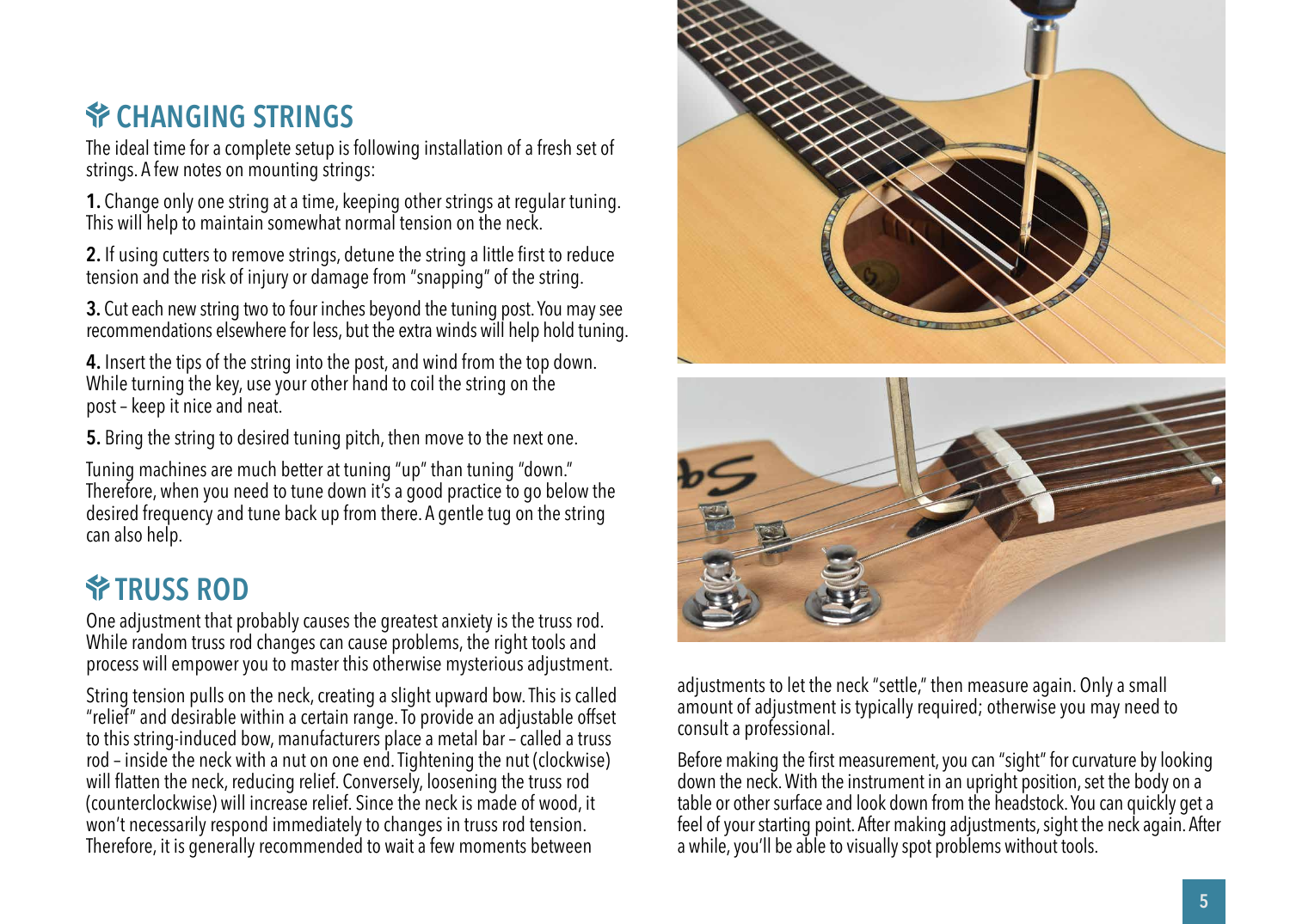

To measure for proper truss rod tightness, an automotive-style thickness gauge and straightedge are needed. As it turns out, a string under tension happens to make a very good straightedge. The process therefore involves holding the string down at the two extreme frets and measuring clearance between the string and fret at the midway point. Since you only have two hands, a capo is provided for the first fret. Fasten the capo on top, rather than behind, the first fret.

You can measure relief by fretting at the first and last fret on the 6th string (4th string on basses), and checking clearance at the eighth fret. That is, with the first and last fret depressed, measure the distance between the bottom of the string and the top of the eighth fret on the E string. Gently insert the thickness gauge while laying it completely flat on top of the fret. Clearance for guitars should be about 0.010," and 0.015" for basses. You may find it helpful to check with the next highest and lowest gauges until you get a good feel for clearance.

If the gap exceeds thickness of the gauge, there's too much relief and the truss rod nut should be tightened. If the gauge pushes up the string, loosen the nut for more relief. You might end up overshooting the spec – that's OK; just go back in the other direction slightly. The important thing is to make small adjustments at a time.

Make sure you've selected the correct hex wrench. USA-produced guitars are likely to be inch-sized and offshore instruments totally metric. Ensure the wrench is fully seated. Finally, note many acoustics adjust through the sound hole – if so our GTATC wrenches are designed specifically for this job.

Truss rod nut adjustments may require a little force, but if you sense abnormal resistance or if the neck is significantly out of spec it may be prudent to leave further work to a qualified technician.

#### **全ACTION**

Action refers to string height, which is adjusted by raising or lowering the bridge saddles. If set too low, buzzing occurs; too high and you're probably working too hard!

Measure clearance between the bottom of the string and top of the 17th fret, and adjust to about 5/64" for guitars (2mm may be easier to read on the ruler) and 3/32" for basses. Rest the steel ruler on top of the fret, placed behind the string, and measure. Bridge saddles require either a slotted screwdriver or hex wrench for adjustment. Make sure each saddle screw pair is set to approximately the same height. Since thinner strings move less from vibration, you can usually set action lower on these without buzzing. Similarly, those who play with a light touch can benefit from lower action without buzzing.

In addition to bowing in the direction of the truss rod, the neck features a fixed curve in the direction of the frets. If you were to complete an imaginary circle from the frets, you would be able to associate a radius with it. Most guitars and basses have a radius ranging from seven to twenty inches. Setting string height as described above will roughly match neck radius. For more precision, you can purchase a commercially available gauge, make one using a protractor, or find printable gauges on the web.

Action can be set to a wide range of preferences. Those who want lightning fast action might try for the lowest possible setting, perhaps even to a level that tolerates slight buzzing. Others may be more comfortable with a higher setting. The key is to experiment and find what best suits your style.

#### **WAND THE CK**

With the truss rod and action set, you're ready to check the nut - typically a onetime task. Measure for a clearance of 0.020" to 0.022" at the first fret, without fretting the string. This is an excellent "acid" test of your nut, which can cause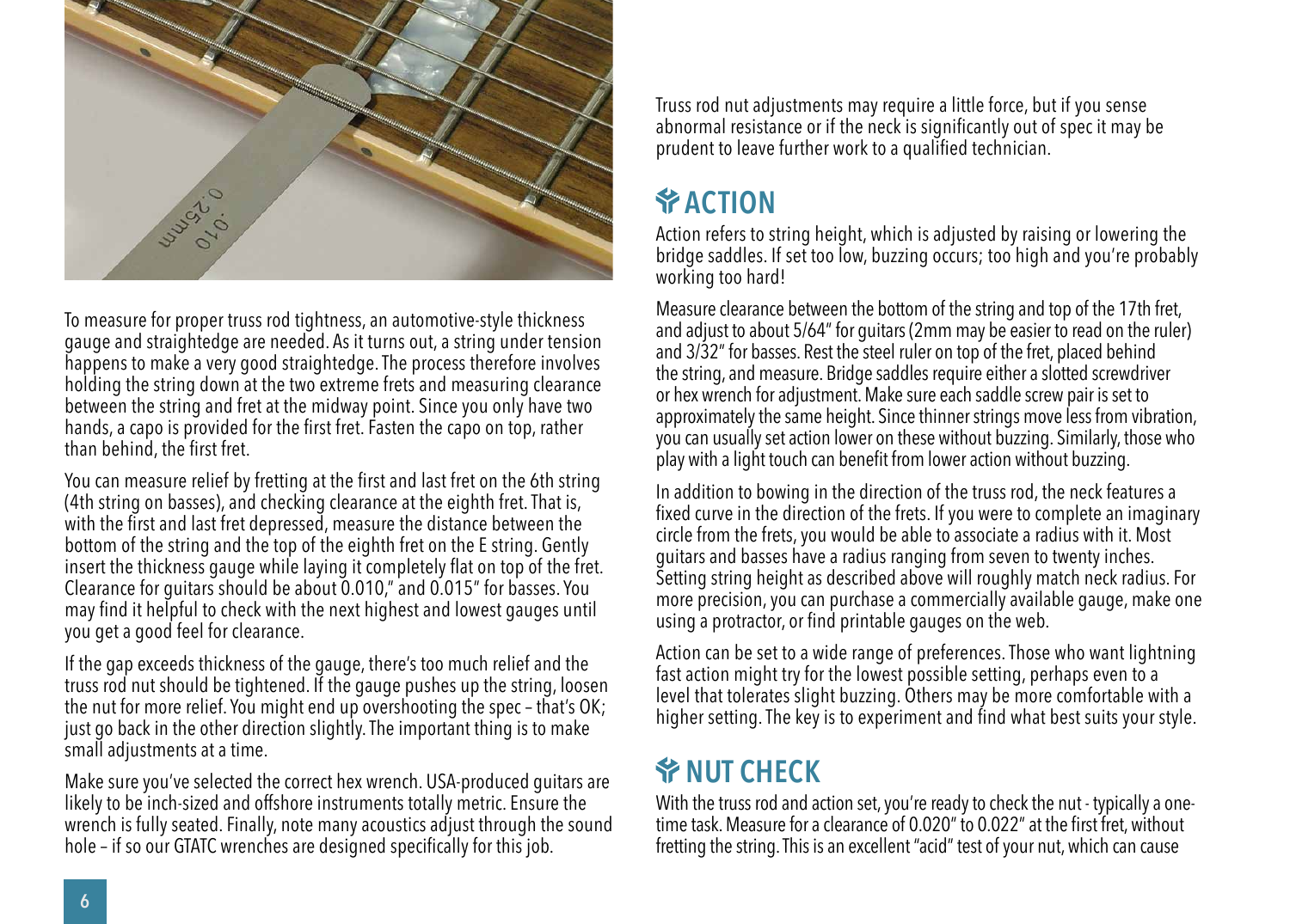problems on an otherwise properly set up instrument. For example, you might set up a bass completely to spec, and be driven crazy by a buzzy E string. The nut check may reveal an excessively deep slot as the culprit. Alternatively, too much clearance will prevent action from being set sufficiently low.

Any nut work should be left to an experienced professional. However, if your string sits too low in the string slot with resultant buzzing, you can temporarily solve the problem by placing a shim under the string. Small pieces of business card stock work fine.

#### **INTONATION**

The other bridge adjustment sets length of the string by moving the saddle forward or backward. Proper intonation assures correct tuning increments over the entire fretboard, and is easily adjusted with the aid of an electronic tuner - preferably one with a needle in the display.

The process involves comparing tune between a fretted note and harmonic at the twelfth fret. A properly intonated string will have the same frequency under both conditions.



With the tuner ready, depress the string at the twelfth fret and observe the output frequency. Then, play a harmonic (with your finger only slightly touching the string) at the twelfth fret and note that frequency. If the fretted note is sharp, increase string length at the bridge; if flat, decrease length. Most bridges are adjusted using a Phillips or slotted screwdriver – make relatively small adjustments, retune, and check intonation again. If you're shortening the string, you may need to tap the top of the screwdriver handle to make sure the saddle moves forward; otherwise the adjusted screw head may not be seated against the bridge chassis.

#### **PICKUP HEIGHT**

Virtually all pickups can be adjusted, and it's not unusual for the treble side of the pickup to sit slightly closer to the string. Pickup adjustments are interactive, requiring listening through an amp over a range of playing conditions, and fine tuning for uniform volume levels across all strings.

Typical clearance ranges from 1/16" to 1/8" for guitars, and 3/32" to 1/8" for basses. Using the ruler, the measurement is made at the pickup's pole with the last fret depressed. Bass players with split "Precision" style pickups don't need to worry about having both pickup surfaces on the same plane – start with a setting using the ruler, and fine tune for uniform volume output.

#### $\frac{1}{2}$  **BECOME YOUR OWN BASIC TECHNICIAN**

After you've completed a few setups, you should feel empowered! Not only will there be a sense of satisfaction from doing your own setup, but you'll become more sensitive to the need for future adjustments. The truss rod is the most likely ongoing adjustment, with minor tweaks often necessary during seasonal temperature or humidity changes.

We sincerely hope this guide has been helpful, and welcome your feedback. Thanks for reading...